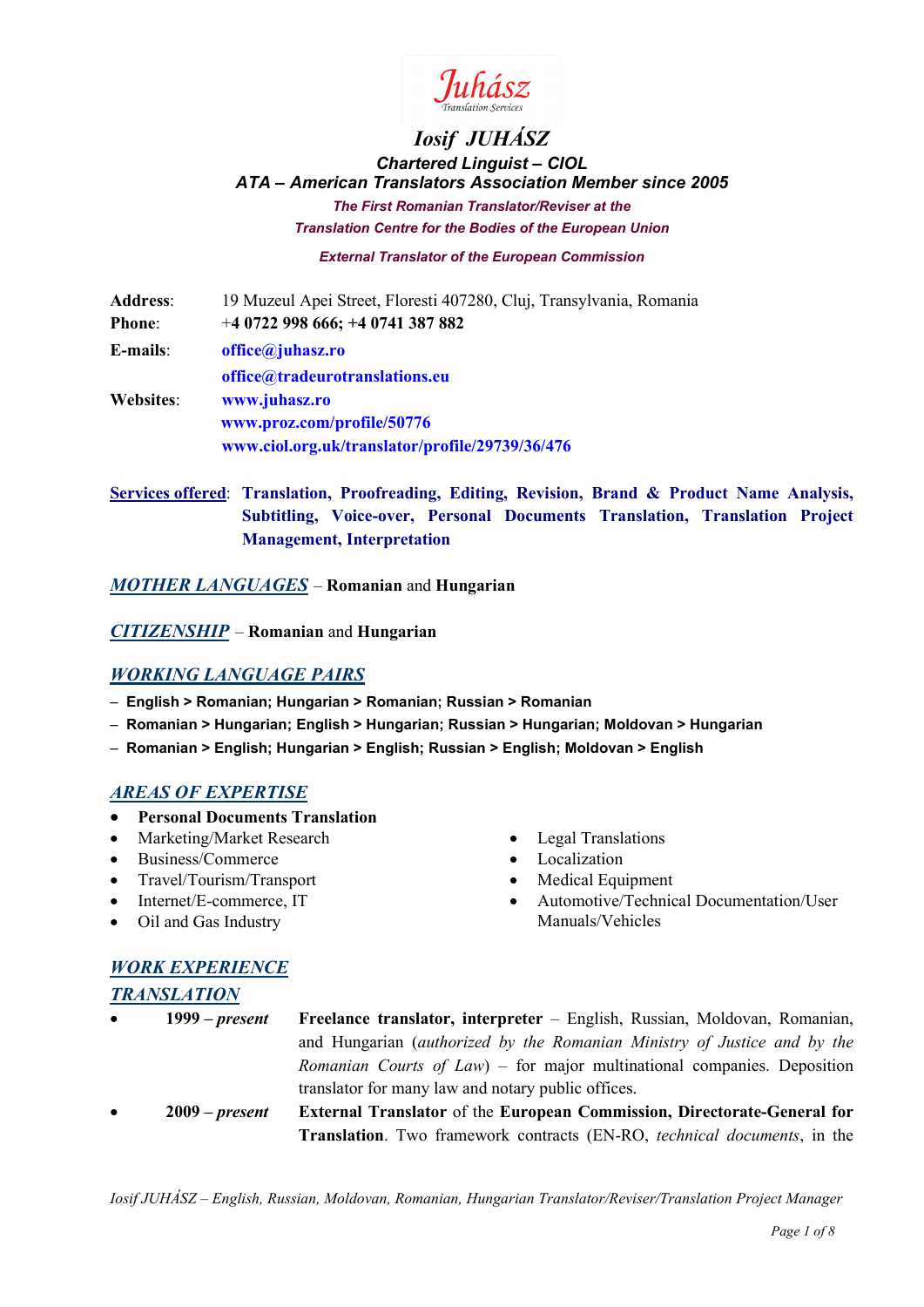

fields of *Transport, Energy, Telecommunications, Information Technology, Agriculture, Fisheries, Environment and Natural Sciences*)

- **2009 –** *present* **External Translator** of the **Translation Centre for the Bodies of the European Union**, EN-RO
- **2006 –** *present* **Translation Project Manager** at **S.C. TRADEURO S.R.L. – Translation Company**, Cluj, Romania, E-mail: [info@tradeuro.ro,](mailto:info@tradeuro.ro) Website: [www.tradeuro.ro,](http://www.tradeuro.ro/) [www.tradeurotranslations.eu](http://www.tradeurotranslations.eu/)
- **2011 – 2020 Certified "fox TRANSLATE/Rev" translator** and **reviewer** for English, Russian, Romanian, and Hungarian
- **2007 – 2008 Translation Project Manager** of the *Tradutech Project* organized between the Rennes University, France and the Babes-Bolyai University, Faculty of Letters, Department of *Applied Modern Languages*, Cluj, Romania
- **2006 Translator/reviser** (for Romanian) at the **Translation Centre for the Bodies of the European Union**, Luxembourg
- **2004 – 2005 Translation Project Manager** at **S.C. TRADEURO S.R.L. – Translation Company**, 27 Paris Street, Cluj-Napoca, 400161, Cluj, Romania, E-mail: [info@tradeuro.ro,](mailto:info@tradeuro.ro) Website: [www.tradeuro.ro,](http://www.tradeuro.ro/) [www.tradeurotranslations.eu](http://www.tradeurotranslations.eu/)
- **2002 – 2005 Examiner**, **moderator**, **oral and written marker**, **and interlocutor** (for English) at **Alpha Language Centre**, Faculty of Letters, Babes-Bolyai University, Cluj, Romania
- **2004 Translator/reviser** (for Romanian) at the **Translation Centre for the Bodies of the European Union**, Luxembourg
- **2003 Assistant Manager** and **translator/interpreter** English, Russian, Romanian, Hungarian, and Moldovan at **S.C. CARLITO S.R.L. – Translation Agency**, Cluj-Napoca, Romania
- **2003 – 2004 Manager** and **translator/interpreter** English, Russian, Romanian, Hungarian, and Moldovan at **S.C. CARLITO S.R.L. – Translation Agency**, Cluj-Napoca, Romania
- **2003 Translation and interpretation services** for the *Russian quality control group* of the engineers from *M-Shoes Company Moscow-Russia*, at S.C. TOP COMPANY S.R.L., Cluj-Napoca, Romania
- **2002 – 2003 Part-time teacher** and **translator** at *Bridge Language Study House*, *Heltai Gaspar Library Foundation*, Cluj-Napoca, Romania
- **2002 – 2003 Teacher of English** at the Faculty of Public Administration, Department of Social Work, Babes-Bolyai University, Cluj-Napoca, Romania
- **1998-1999**; **1990-1994 Teaching English** at the Coordinating School of Viile Satu Mare, Satu Mare, Romania

# *INTERPRETATION*

- **2016, 2018 Interpreter** at *Interferences International Theatre Festival,* Hungarian Theatre of Cluj, Cluj-Napoca, Romania (*languages used: Russian-English-Romanian-Hungarian*)
- **2014 Interpreter**, **translator**, and **car driver** for R.M. social worker from London, UK (*languages used: Romanian-Hungarian-English*)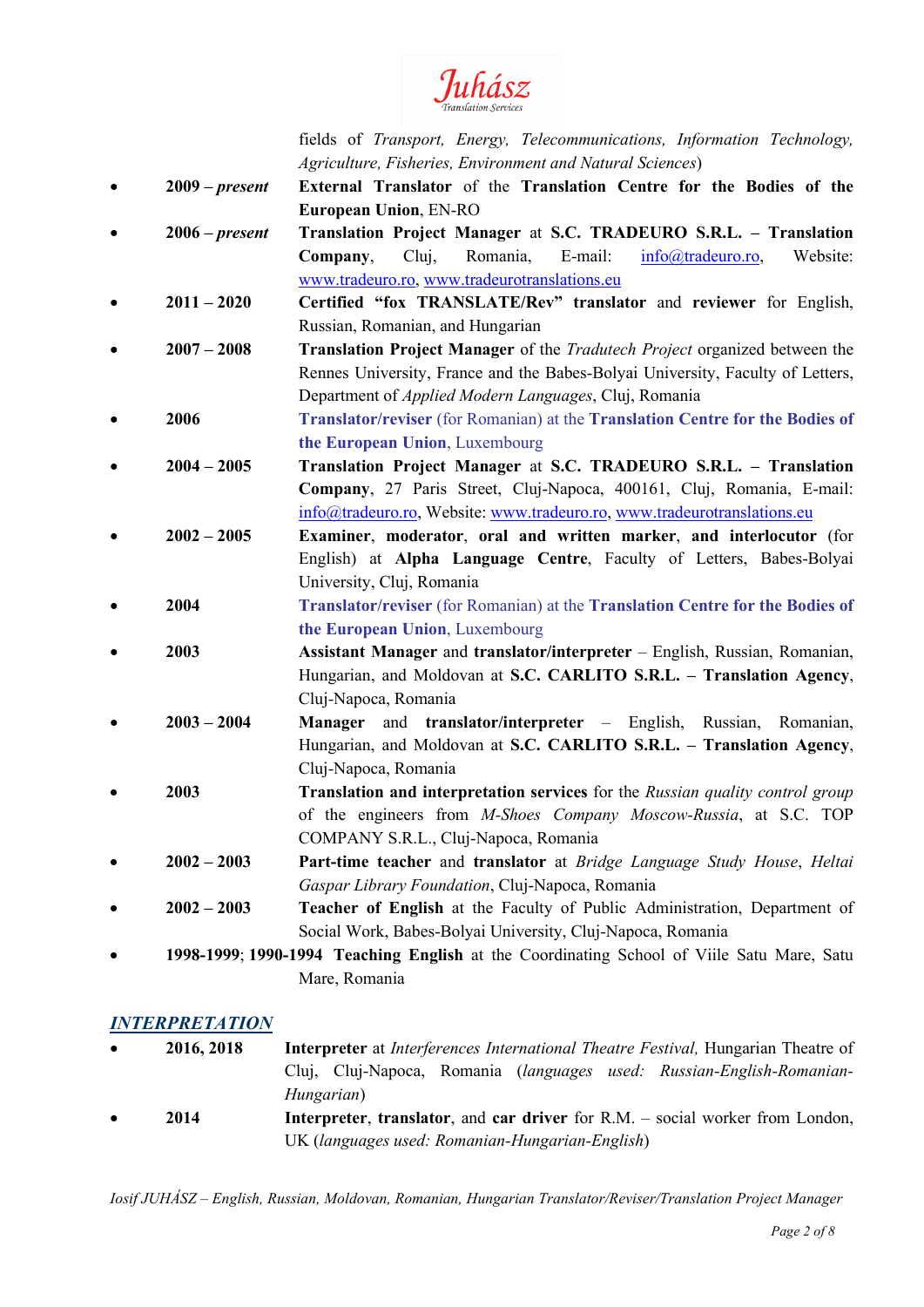# Juhász

• **2011 Interpreter**, **translator**, and **car driver** for two journalists from **Aamulehti Newspaper**, Tampere, Finland (*languages used: Romanian-Hungarian-English*) • **2008 Interpreter**, **translator**, and **car driver** for two journalists from **Aamulehti Newspaper**, Tampere, Finland (*languages used: Romanian-Hungarian-English*) • **2003 Translating and interpreting** for the Russian quality control group of the engineers from *M-Shoes Company Moscow*, at S.C. TOP COMPANY S.R.L., Cluj-Napoca, Romania (*languages used: Romanian, Hungarian, English, Russian*) • **2000 –** *present* **Interpreting** at various notary public and law offices. Interpreting different telephone conversations. Interpreting for the Romanian authorities (Police, Lawcourt, etc.). Interpreting as **liaison interpreter** at the University Clinic of

# *EDUCATION AND TRAINING*

• **2008 Business English III**, **Intensive English Program** (3 weeks), *ZONI Language Centers*, New York, USA

Debrecen, Hungary (*languages used: Romanian, Hungarian, Russian, English*)

- **2007** 2**008 European Master's in Translation Studies and Terminology**, *Department of Applied Modern Languages*, Faculty of Letters, Babes-Bolyai University, Cluj-Napoca, Romania
- **2002** Advanced Russian Studies at *Pushkin State Russian Language Institute*, Moscow, Russian Federation
- **1998 – 1999 MA** in **Slavic Culture and Civilization**, Babes-Bolyai University, Faculty of Letters, Cluj-Napoca, Romania
- **1997, 1998 International Summer School** in Pilsen (**Czech** and **English** language studies), University of West Bohemia, Pilsen, Czech Republic
- **1996 Advanced Course of the practical Russian Language** at *Pushkin State Russian Language Institute*, Moscow, Russian Federation
- **1994 – 1998 BA** in **Russian and English Language and Literature** at Babes-Bolyai University, Faculty of Letters, Cluj-Napoca, Romania
- **1985 – 1989** M.I.U. **Technical High School**, Satu Mare, Romania

# *OTHER QUALIFICATIONS / COURSES / TRAININGS*

• **2019 Project Management Course**, Ministry of Labor and Social Justice-Ministry of National Education, Cluj-Napoca, Romania • **2013 Super-intensive Spanish Language Course**, Proyecto Espanol, Alicante, Spain • **2012 LTO training course in Berlin, ZIF, Germany** • **2012 4-Wheel Drive training course** in Kallinchen, Teltow Flaming Ring, Germany • **2009 General Management** training organized by **Smart Training**, Cluj-Napoca, Romania • **2009 Mediation training** organized by the *Mediation Center Association Craiova*, Cluj-Napoca, Romania • **2006 Intermediate French Course** at *Bridge Language Study House*, Cluj-Napoca, Romania • **2005 – 2006 ECDL** – European Computer Driving License at *ECDL Romania SA*, Cluj, Romania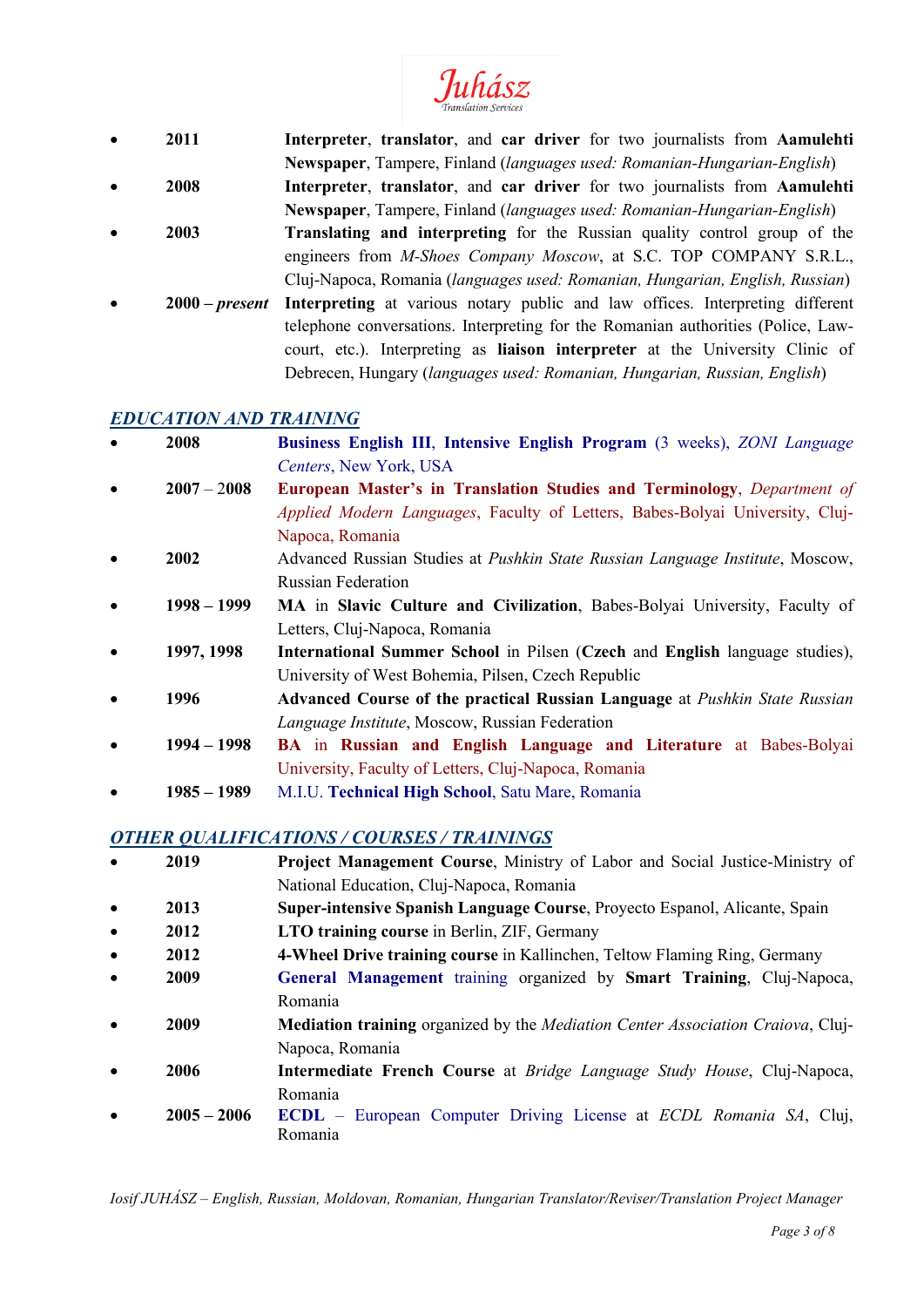

- **2005 Pre-intermediate French Course** at *INTERSTUDIA Foreign Language Centre*, Cluj-Napoca, Romania
- **2002 Intermediate Spanish Course** at the *Bridge Language Study House*, Cluj-Napoca, Romania
- **2002 Pre-intermediate Spanish Course** at *BRITANIA Foreign Language Centre*, Cluj-Napoca, Romania
- **1999 Computer Course Certificate** (Windows, Microsoft Word, Excel, PowerPoint), *Teaching Staff Organization*, Satu Mare, Romania
- **1999 Summer School of English** *Bolyai Academy* (for teachers of English) at Tusnad, Covasna, Romania
- **1993 – 1994** *International Business and Commercial Correspondence Certificate* (**Business English Course**), Bucharest, Romania
- **1991 – 1992 Mechanic Course** at the Popular University, Satu Mare, Romania

# *PUBLICATIONS*

- **2006** *American English in Focus, 2nd Edition* [*American English-British English-Romanian-Hungarian*], NAPOCA STAR Publishing House, Cluj, Romania
- **2003** *American English in Focus* [*American English-British English-Romanian*], DACIA Publishing House, Cluj, Romania
- **2002** Two articles and three reviews appeared in the *Studies of Language, Literature and Methods XI*, Faculty of Letters, Babes-Bolyai University, Cluj-Napoca:
	- **–** Studies: *Polysemy and Homonymy – similarities and differences* and *Borrowings of English Origin in the Russian Language*;
	- **–** Reviews: Onufrie Vinţeler, *Dicţionar de sinonime*, Editura Floarea Darurilor, Bucureşti, 2001, 400 p.; Elena Abrudan, *Tehnici de exprimare scrisă şi orală*, (Ediţia a II-a revizuită şi adăugită), Editura Echinox, Cluj-Napoca, 2001, 320 p.; Florin Marcu, *Marele dicţionar de neologisme*, Editura SAECULUM I.O., Bucharest, 2001, 959 p.
- **2001 Translation and editing of the Hungarian part** of the *Polyglot Conversation Guide* (joint author) – Logistica Publishing House, Oradea, Romania
- **2000** Two articles appeared in the *Studies of Language, Literature and Methods X*, Faculty of Letters, Babes-Bolyai University, Cluj-Napoca: *On Phraseology – Russian and English Proverbs and Sayings* and *On the Russians and the English* – *Linguistic Contacts*

# *SCIENTIFIC ACTIVITIES / CONFERENCES / SEMINARS*

- **2021 International Translation Day 2021 – ITD 2021, Proz.com - online, 28-30 September 2021**
- **2020 ATA (American Translators Association) 61st Annual Conference, 21-24 October 2020, USA**
- **2019 ATA 60th Annual Conference, 22-26 October 2019, Palm Springs, California, USA**
- **2019 The Competitive Edge Conference**,  $25<sup>th</sup>$  Anniversary, 23 July 2019, New York, USA
- **2019 New York 2019 Technology Expo - TECHSPO**, 9-10 May 2019, New York, USA
- **2019** Romanian **Stock Market Summit**, 25 February 2019, Bucharest, Romania
- **2018 ATA 59th Annual Conference, 23-27 October 2018, New Orleans, Louisiana, USA**
- **2018 The Business Show**, 15-17 May 2018, London, UK
- **2017 ATA 58th Annual Conference, 24-28 October 2017, Washington, DC, USA**
- **2016 ATA 57th Annual Conference, 1-5 November 2016, San Francisco, California, USA**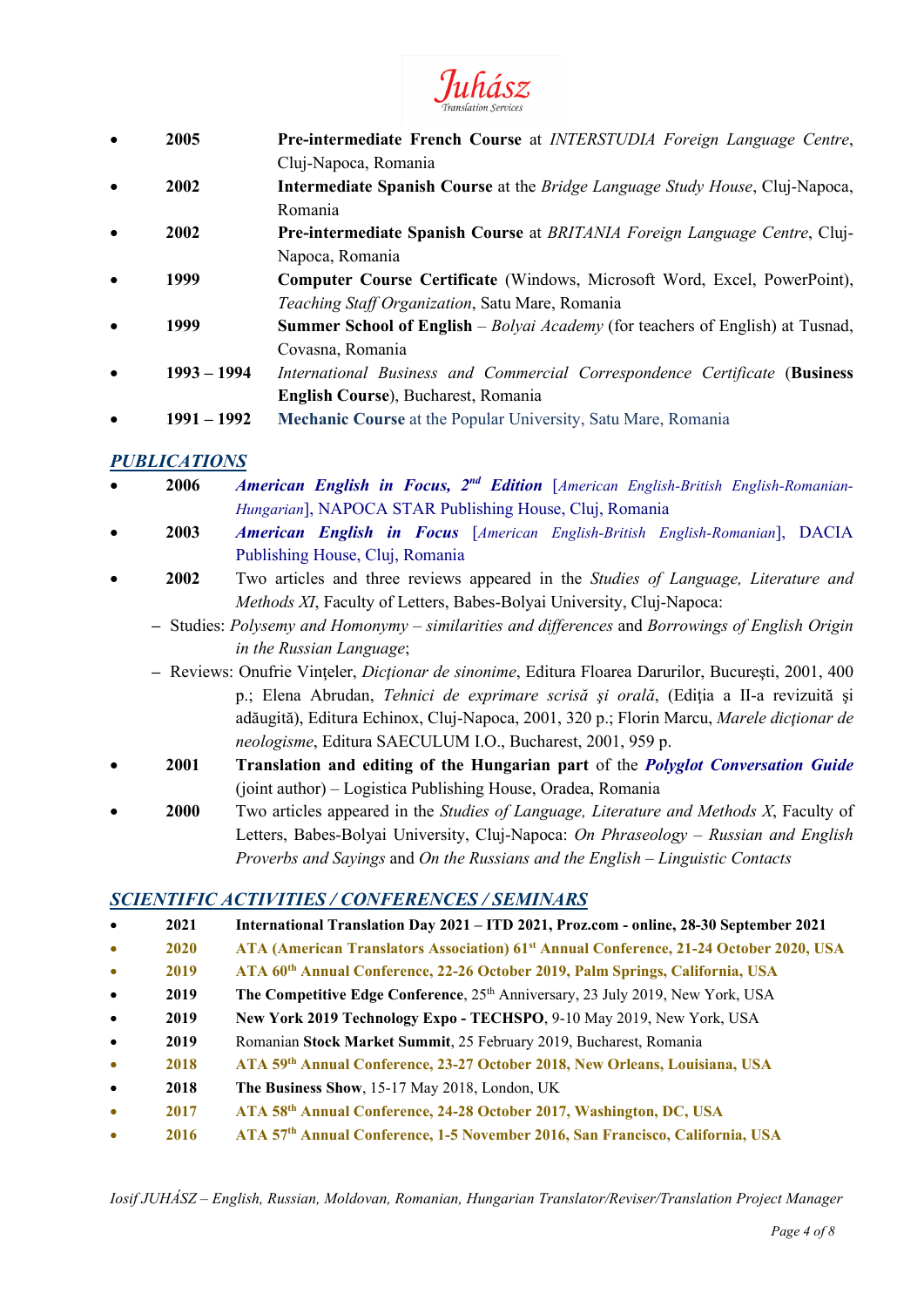Juhász

- **2016 Proz.com 2016 International Conference, Stockholm, Sweden**, 2-4 September 2016, organized by *Proz.com – the world's largest community of professional translators*
- **2015 ATA 56th Annual Conference, 3-7 November 2015, Miami, Florida, USA**
- **2015 Proz.com 2015 International Conference, Rotterdam, Netherlands –** *Supporting Each Other, Learning from Each Other*, 12-14 June 2015, organized by *Proz.com – the world's largest community of professional translators*
- **2015 Conference of Hungarian Translators and Interpreters – Translating Europe Workshop** (*Magyar Fordítók és Tolmácsok Napja*), 8-10 April 2015, organized by *Eötvös Lóránd University, Faculty of Humanities and OFFI (Országos Fordító és Fordításhitelesítő Iroda Zrt. – Hungarian Office for Translation and Attestation Ltd.)*, Budapest
- **2014 ATA 55th Annual Conference, 4-8 November 2014, Chicago, Illinois, USA**
- **2014 Proz.com's 2014 Virtual Conference for International Translation Day**, 30 September 2014
- **2014 Conference of Hungarian Translators and Interpreters** (*Magyar Fordítók és Tolmácsok Napja*), 9-11 April 2014, organized by *Eötvös Lóránd University, Faculty of Humanities and OFFI (Országos Fordító és Fordításhitelesítő Iroda Zrt. – Hungarian Office for Translation and Attestation Ltd.)*, Budapest
- **2013 Translators and Interpreters Autumn Conference** (*Fordítók és Tolmácsok Őszi Konferenciája*), 27 September 2013, organized by the *Association of Hungarian Translation Companies, Corvinus University of Budapest, Budapest University of Technology and Economics*, Budapest [www.TranslationConference.com]
- **2013 Workshop** organized by the **Chartered Institute of Linguists** (**CIOL**), 15 March 2013, London
- **2012 Language Show Live**, 19-21 October 2012, Olympia, London
- **2012 Translators and Interpreters Autumn Conference** (*Fordítók és Tolmácsok Őszi Konferenciája*), 28 September 2012, organized by the *Association of Hungarian Translation Companies, Corvinus University of Budapest, Budapest University of Technology and Economics*, Budapest [www.TranslationConference.com]
- **2011 Translators and Interpreters Autumn Conference** (*Fordítók és Tolmácsok Őszi Konferenciája*), 30 September 2011, organized by *Association of Hungarian Translation Companies, Corvinus University of Budapest, Budapest University of Technology and Economics*, Budapest [www.TranslationConference.com]
- **2011 Conference of Hungarian Translators and Interpreters** (*Magyar Fordítók és Tolmácsok Napja*), 7-8 April 2011, organized by *Eötvös Lóránd University, Faculty of Humanities and OFFI (Országos Fordító és Fordításhitelesítő Iroda)*, Budapest
- **2010 7th Proz.com International Conference – Achieving Recognition and Prestige**, 2-3 October 2010, organized in Prague by *Proz.com – the world's largest community of professional translators*, Prague, Czech Republic [www.proz.com/conference/157]
- **2010 Translators and Interpreters Autumn Conference** (*Fordítók és Tolmácsok Őszi Konferenciája*), 01 October 2010, organized by *Corvinus University of Budapest, Budapest University of Technology and Economics, Institute of Modern Languages, Association of Hungarian Translation Companies*, Budapest [www.TranslationConference.com]
- **2010 Translation Agencies Virtual Conference, Proz.com**, 13 October 2010, organized by *Proz.com – the world's largest community of professional translators* [www.proz.com/conference/190]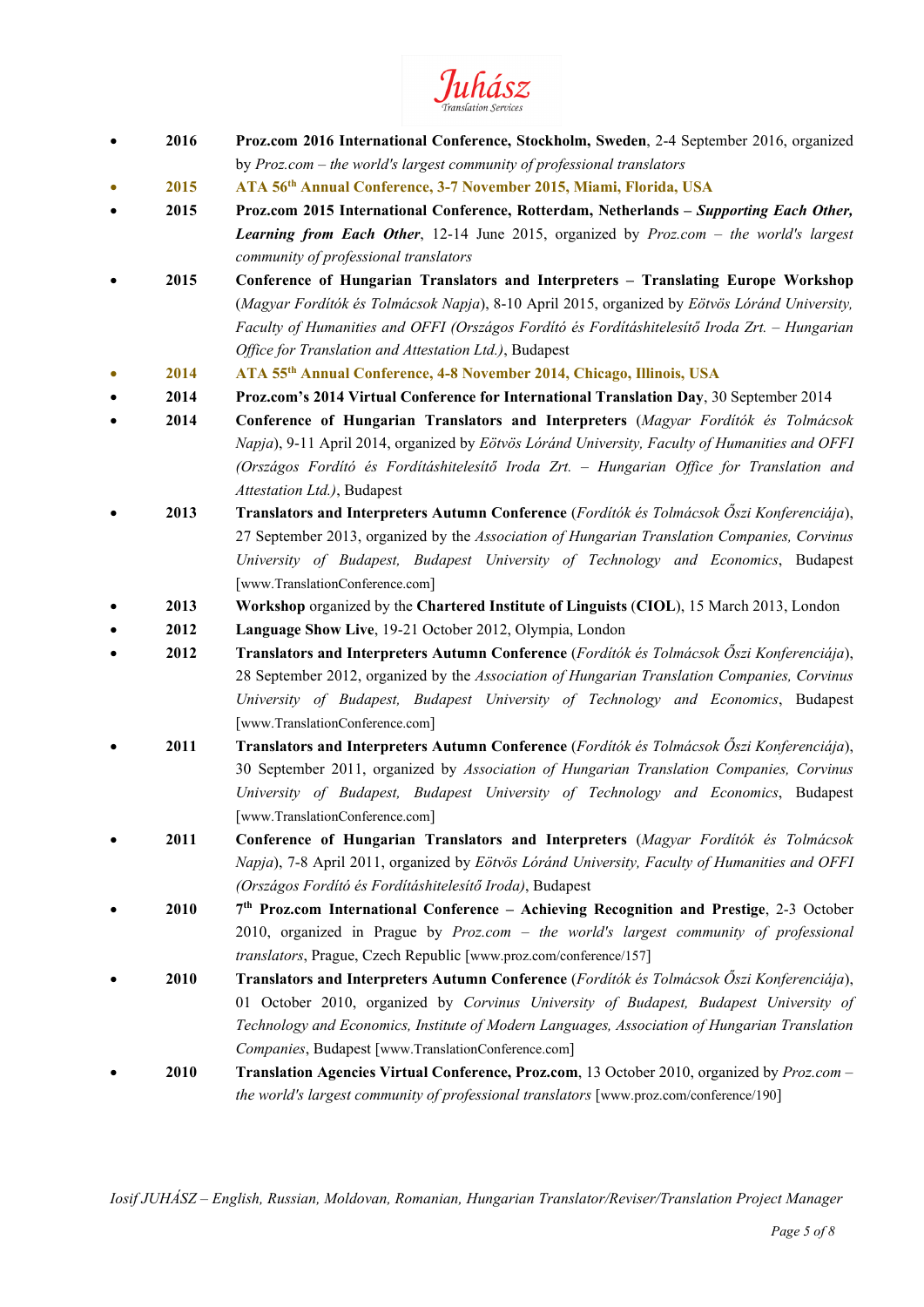

- **2010** Intensive training course **Building the Competences Required for Translating and Revising Legal Texts** organized by the *European Institute of Romania*, Translation Coordination Department, 3-5 March 2010, Bucharest
- **2009 Proz.com Regional Conference**, 27-29 November 2009, organized in Vienna by *Proz.com – the world's largest community of professional translators*, Vienna [www.proz.com/conference/118]
- **2009 Proz.com first Virtual Conference – Celebrating International Translation Day 2009 and 10 years of Proz.com**, 30 September 2009, organized by *Proz.com – the world's largest community of professional translators* [www.proz.com/virtual-conferences/74]
- **2009 Translators and Interpreters Autumn Conference** (*Fordítók és Tolmácsok Őszi Konferenciája*), 25 September 2009, organized by *Budapest University of Technology and Economics, Institute of Modern Languages, Corvinus University of Budapest, the Association of Hungarian Translation Companies*, Budapest [www.TranslationConference.com]
- **2009 ITI (Institute of Translation and Interpreting) International Conference – Sustainability in Translation** (ITI's 22nd Conference), the *Institution of Mechanical Engineering*, One Birdcage Walk, 16-17 May 2009, London, UK
- **2009 Seminar "Directorate-General for Translation and the Professional Academic Environment"**, 28 March 2009, (*Direcţia Generală Traduceri şi mediul profesional şi academic*) organized by the ATR – Romanian Translators Association, Faculty of Letters, Babes-Bolyai University, Cluj-Napoca
- **2008 Conference on Legal Translations (English and French)**, 7-8 November 2008, (*Traducerea juridică engleză, franceză*) organized by the ATR – Romanian Translators Association, Cluj-Napoca
- **2008 Translators and Interpreters Autumn Conference** (*Fordítók és Tolmácsok Őszi Konferenciája*), 26 September 2008, organized by *Corvinus University of Budapest*, *Budapest University of Technology and Economics, Institute of Modern Languages*, *the Association of Hungarian Translation Companies*, Budapest
- **2008 Seminar about the European Standard SR EN 15038**, 5 April 2008, (*Seria de seminarii "Traducătorul român în faţa Standardului European SR EN 15038"*) organized by the ATR– Romanian Translators Association, Cluj
- **2008 International Day of Hungarian Translators and Interpreters**, 27-28 March 2008, organized by the ELTE FTT (*ELTE Fordító- és Tolmácsképző Tanszék*) Department of Translation and Interpreting, Budapest
- **2008 International Seminar** *Tools for Assisted Translation*, 28-29 February 2008, organized by the *Latin Union*, *Romanian Academy*, *STAR*, *Ambassade de France en Roumanie*, *Association Européenne de Terminologie*, *Comitetul Electrotehnic Român*, *Asociaţia Română de Terminologie*, Bucharest
- **2007 Communication Session** (*Sesiunea de Comunicare*) **Professional Training of the Translators**, **Common Terminology**, **High Quality Translations. Case study**, **Marketing Characteristics and Trends for Translation Services**, organized by the ABTR – *Association of Romanian Translation Agencies*, 17 November 2007, Bucharest
- **2007 Translators and Interpreters Autumn Conference** (*Fordítók és Tolmácsok Őszi Konferenciája*), 28 September 2007, organizers: *Corvinus University of Budapest*, *Budapest University of Technology and Economics, Institute of Modern Languages*, *Association of Hungarian Translation Companies*, Budapest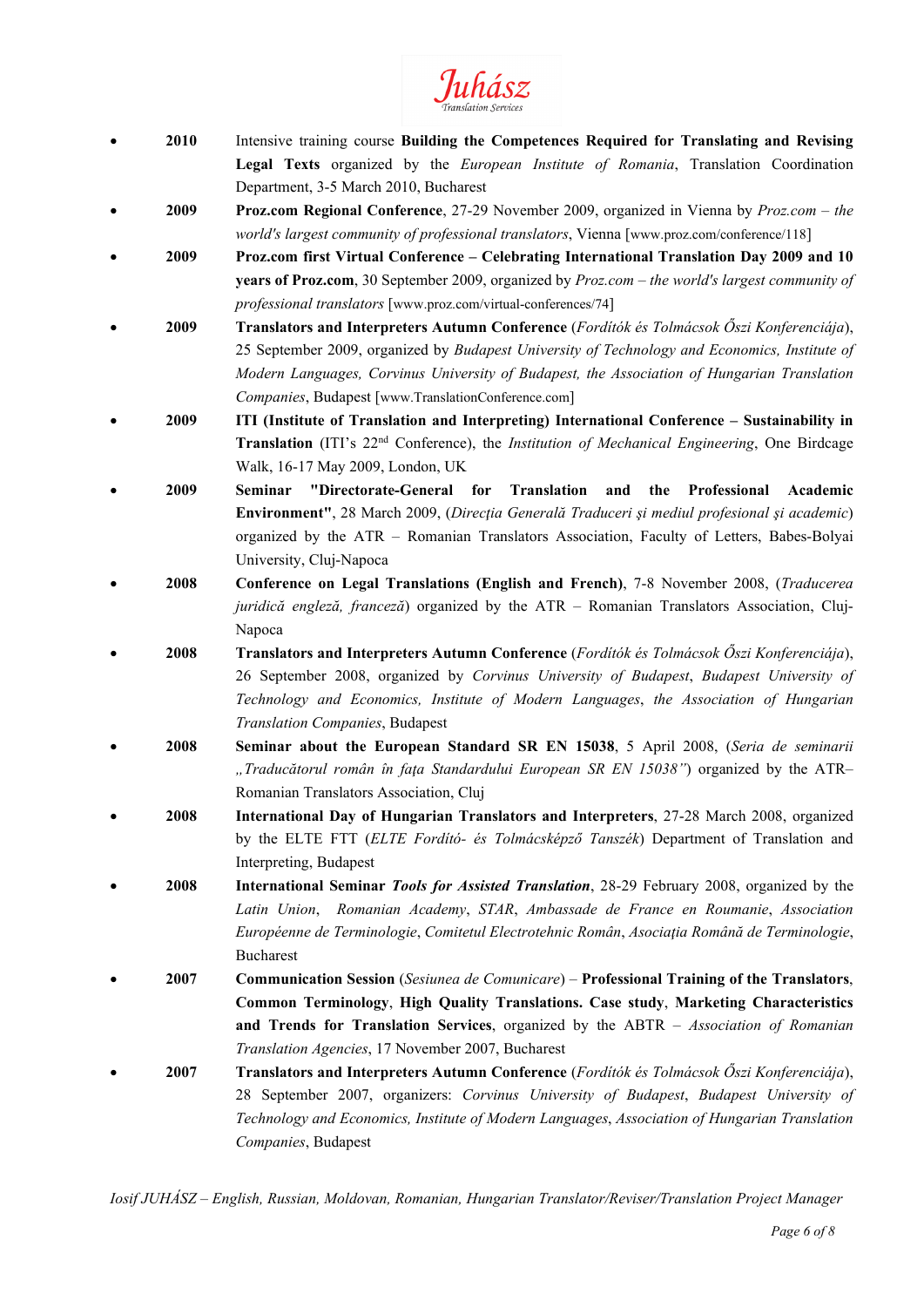

- **2007 5th Proz.com International Conference**, 28 April 01 May 2007, organized by *Proz.com – the world's largest community of professional translators*, Budapest [www.proz.com/conference/10]
- **2007 3rd ATR Annual Conference**, 15-17 March 2007, organized by the *Romanian Translators Association* (ATR–Asociaţia Traducătorilor din România) in *Sibiu* – *European Capital of Culture in 2007*, Sibiu
- **2006 ATR workshop**, 23 September 2006, organized by the *Romanian Translators Association* (ATR) in Cluj-Napoca
- **2005 2nd ATR Annual Conference**, 3-5 November 2005, organized by the *Romanian Translators Association* (ATR) in Cluj-Napoca
- **2004 ATR Launching Conference**, 3 October 2004, organized by the *Romanian Translators Association* (ATR) in Brasov
- **2002 Editing** the *Dictionary of Neologisms*, LUCMAN Printing House, Bucharest, Romania (author Onufrie Vinteler)
- **2001 Editing** the volume *Russian Literature – Contemporary Prose* (in Russian and Romanian) and *Techniques of Written and Spoken Expressions* (author Elena Abrudan), ECHINOX Publishing House, Cluj-Napoca
- **2000 Editing** (in Romanian, English, Hungarian, Russian, other Slavic Languages) the *Studies of Language, Literature and Methods X*, Slavic Philology Department, Faculty of Letters, Babes-Bolyai University, Cluj-Napoca

# *DRIVING LICENCE*

- AM, A1, A2, A, B1, B, C1, C, BE, C1E, CE categories
- 4-Wheel Drive Training course at the Teltow Flaming Ring, Kallinchen, Germany

# *COMPUTER LITERACY*

- Windows 10, Microsoft Office 2010/2016, Microsoft Office Picture Manager, Adobe PhotoDeluxe, PDF Converter Professional 5.0, OmniPage Professional, Adobe Photoshop, Lotus Notes, SDL TRADOS Studio 2014/2015, SDL PASSOLO 2014, SDLX, Smartling, Wordbee, Internet, scanning, printing

# *SOFTWARE*

- Windows Vista/10, Microsoft Office 2010/2016 (Word, Excel, PowerPoint, OneNote, Outlook), PDF Converter Professional 5.0, Antivirus Norton 360 2.0, OmniPage Professional, Adobe PageMaker 7, Adobe Frame Maker 7, MemoQ, **SDL TRADOS Studio 2014/2015**, **SDL PASSOLO 2014**, **SDLX, Smartling, Wordbee, Across**

# *HARDWARE*

- HP Notebook, Dell Optiplex 780 Desktop PC, Fujitsu Siemens ESPRIMO Desktop PC, printers, scanners, mobile scanner, etc.

# *CAT TOOLS*

- SDL TRADOS Studio 2014/2015, SDL PASSOLO 2014, SDLX, Across, Smartling, Wordbee, Foreign Desk, MemoQ, Wordfast, Smartcat